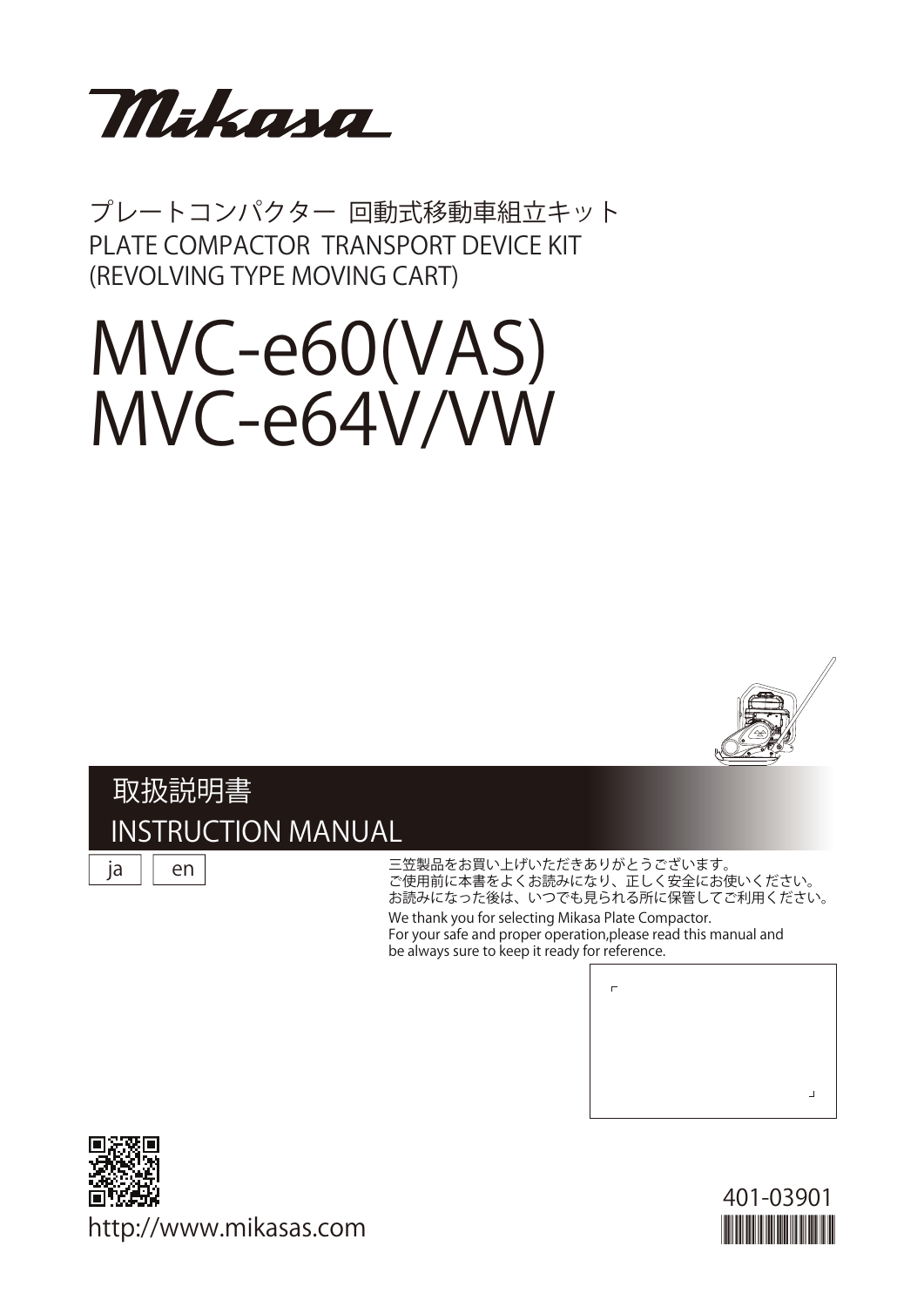### 回動式移動車の組立および操作方法

### 作業前の注意事項

1. 移動車の組立と調整は、本取付方法を読み熟知してから行ってください。

- 2. 作業中、機体及び移動車の部品等が汚損、破損及び紛失しないように扱いに注意してください。
- 3. 適正な工具並びに純正部品を正しく使用してください。
- 4. 移動車の組立と調整は、堅牢で平坦な場所で行ってください。
- 5. 作業時は必ずエンジンを停止させ、エンジンが冷えてから作業を行ってください。
- 6. .ボルト及びナットを締付ける場合は指示された標準トルク(下記一覧表)指示に従って締付けてく ださい。ボルト及びナットを締付ける場合や接着剤を塗布する場合はネジ部(メネジ・オネジ)を脱 脂洗浄してください。

標準トルク表

|                 | ネジ径 締付トルク単位 | 締付トルク (メネジの材質が SS,FCD) |  |
|-----------------|-------------|------------------------|--|
| M <sub>6</sub>  | $N \cdot m$ | $14.7 \sim 17.7$       |  |
|                 | $Kgf$ cm    | $150 \sim 180$         |  |
|                 | ft·lbf      | $10.8 \sim 13.0$       |  |
| M <sub>8</sub>  | $N \cdot m$ | $32.4 \sim 35.3$       |  |
|                 | $Kgf$ cm    | $330 \sim 360$         |  |
|                 | ft·lbf      | $23.9 \sim 26.0$       |  |
| M <sub>10</sub> | $N \cdot m$ | $73.5 \sim 78.5$       |  |
|                 | $Kgf$ cm    | $750 \sim 800$         |  |
|                 | ft·lbf      | $542 \sim 579$         |  |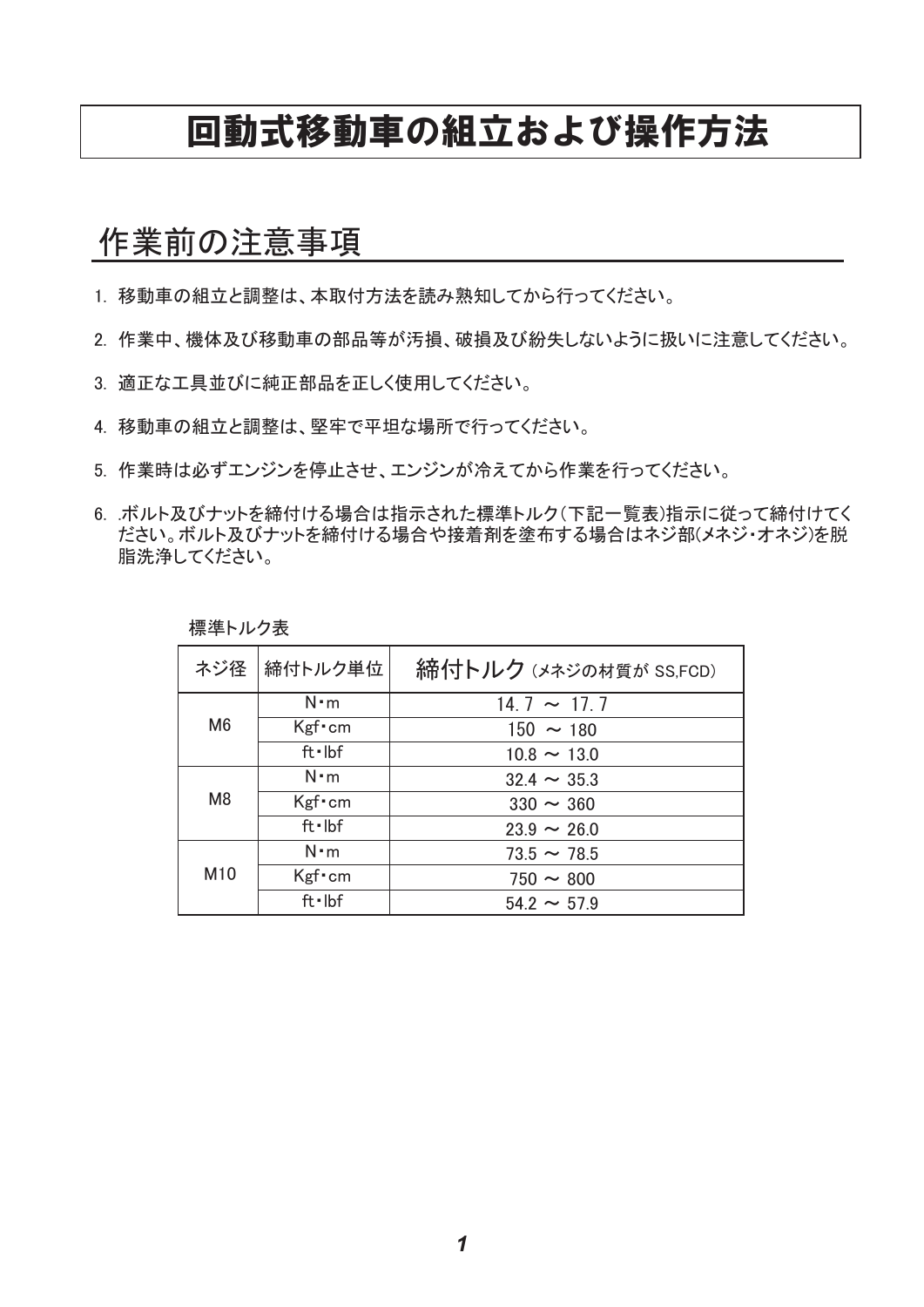### 回動式移動車組立方法

1 エンジンベースの右後部にストッパーブラケット AYを付属の2本のボルト(M8×16)とSW M8で 取りつけます。 (図1)



2 回動式移動車軸AYを付属のボルト (M10×65)、ワッシャー(11×25×3)、皿バネ M10、 PW M10、ナット M10を使用してエンジン べースに取りつけます。

ガードフックの形状 (散水装置の取付不可別) によってロックプレートの取付位置を変更してく ださい。(図2)

Ⅲ バネは外径がPW M10に接するように取り付 けます。また、皿バネ部にはグリスを塗布してく ださい。(図3)



※説明内のイラストは標準機種を基に作成しています。



3 ロックブラケットAYをガードフックの後部に付 属のボルト (M6×20)、ワッシャー (6.5×17×3)、SW M6、ナット M6、穴付止メ ネ(8×8)を使用して取り付けます。(図4) 取付けの高さ調整は、回動式移動車AYのス トッパー穴の位置に合わせて設定してくださ い。また、ストッパー穴のロックピンとの接触 部にグリスを塗布してください。(図5)

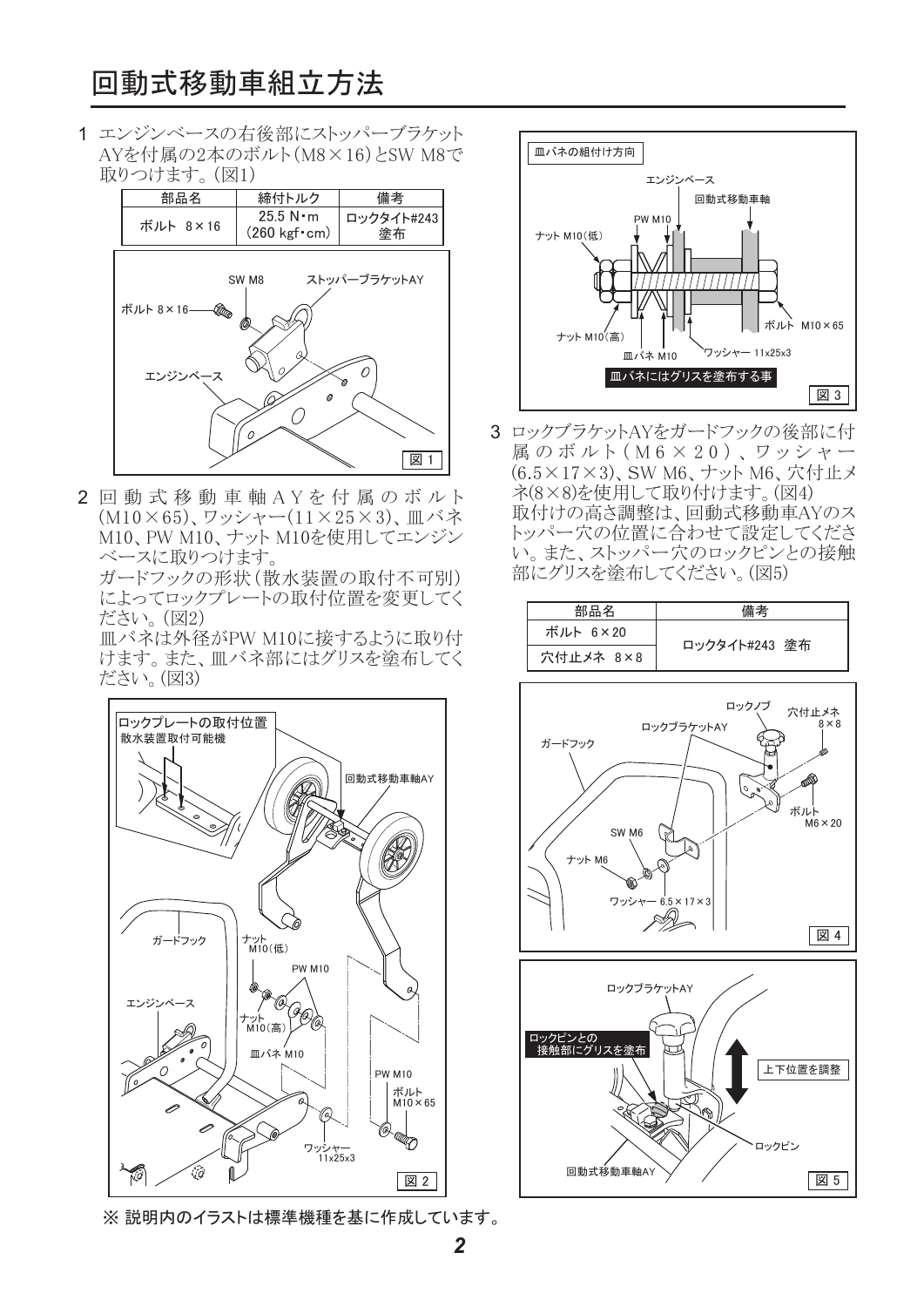#### 4 組立後の確認と調整

- 1) 回動移動車軸を回動させ、格納位置でロック ピンがストッパーの穴に確実に入り、ガタツキ が無いことと回動車軸が外れないことを確認 してください。
- 2) ロックノブを引き上げ (ロックを解除) たときに 静止し、軽く手前に引くと車軸がゆっくりと回 動落下する程度であることを確認してくださ  $V_{\alpha}$

### 回動式移動車の使用方法

車輪の着脱操作は平坦な固い場所で行って ください。

- 格納状態から移送状態へ
- 1 ロックノブを引き上げて、車軸を回動させ車 輪を接地させます。(図6)



2 ハンドルを後方に倒して、ハンドルストッパー で固定します。

ハンドルストッパーのアイナットを90度右へ回 します。(図7)



3 アイナットを前方に押し込みます。 ハンドル 側の爪の上部にストッパーの先端が入ります すが、固い場合はハンドルを後方へ引いて みてください。(図8)

#### 注意

車軸の回動落下の速度が速いと足元を打 撃する危険があります。

#### 調整方法

回動落下速度の調整は、皿バネの締め込み 度合で調整します。ナット M10(低)とナット M10(高)をゆるめてからボルト(M10×35)の 締め付けで調整します。(図2)



4 ハンドルを前方に倒し、転圧盤の後端を浮 かし車軸を転圧盤の下に、車軸のアームが 転圧盤に接するまで回動させます。(図9)

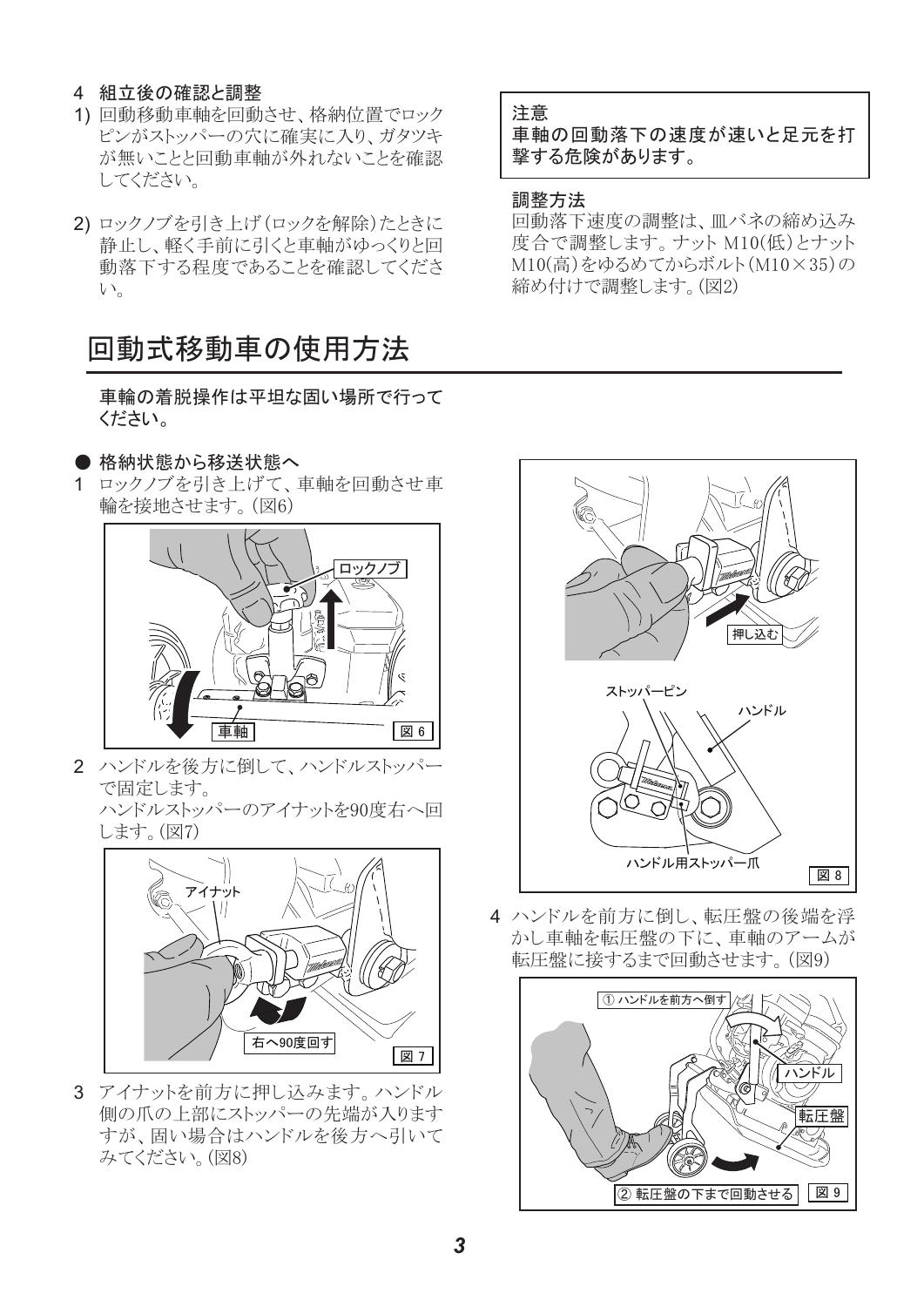5 ハンドルを後方に引き戻し、転圧盤を浮かし て機体を移動させます。(図10)



● 移送状態から格納状態へ 1 転圧盤の先端を接地させ、ハンドルを前に 倒して車輪を浮かします。(図11)



2 車軸を後方に回動させ、転圧盤を接地させ ます。(図12)



3 車軸を持ち上げて格納位置方向に回動させ ます。(図13)



4 ロックピンストッパーがロックピンに当たると、 ロックピンが一度せり上がり、ストッパー穴に 入ると自動で下がります。このロック状態にな るまで回動させてください。(図14)



5 ハンドルストッパーのアイナットを引いてから 90度左へ回して、ハンドルの固定を解除しま す。(図15)



6 以上で格納完了です。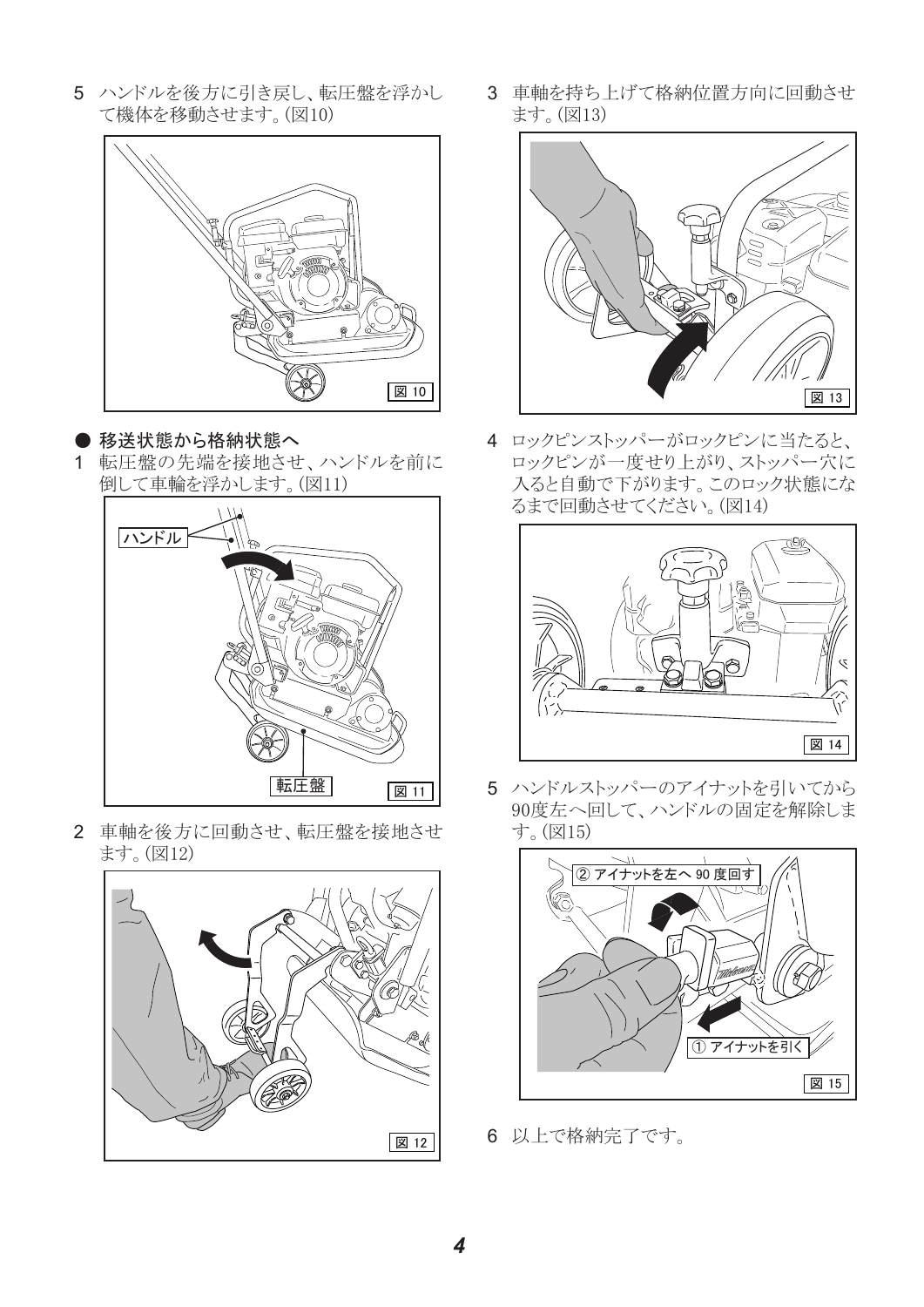### INSTRUCTIONS TRANSPORT DEVICE KIT (REVOLVING TYPE MOVING CART)

REVOLVING TYPE MOVING CART

MVC-e60(VAS)

MVC-e64V/VW

# **PRECAUTIONS BEFORE STARTING**

- 1. For removal and reattachment of guard hook and assembly and adjustment of moving cart, please read and understand this installation method well beforehand.
- 2. During your work, handle carefully so that the parts of the machine and moving cart will not get dirty or damaged, or lost.
- 3. Please use suitable tools and genuine parts correctly.
- 4. For removal and reattachment of guard hook and assembly and adjustment of moving cart, select a secure and flat surface working area.
- 5. Before work, always stop the engine and wait until the engine cools down.
- 6. For tightening of bolts and nuts, use the standard torque indicated (see the table below). When tightening the bolts and nuts or when applying adhesive agent, degrease and clean the threaded area (internal thread and external thread.)

| THREAD DIAMETER |             | SS, FCD          |  |
|-----------------|-------------|------------------|--|
| M <sub>6</sub>  | $N \cdot m$ | $14.7 \sim 17.7$ |  |
|                 | $Kgf$ cm    | $150 \sim 180$   |  |
|                 | ft·lbf      | $10.8 \sim 13.0$ |  |
| M <sub>8</sub>  | $N \cdot m$ | $32.4 \sim 35.3$ |  |
|                 | $Kgf$ cm    | $330 \sim 360$   |  |
|                 | ft·lbf      | $23.9 \sim 26.0$ |  |
| M <sub>10</sub> | $N \cdot m$ | $73.5 \sim 78.5$ |  |
|                 | $Kgf$ cm    | $750 \sim 800$   |  |
|                 | ft·lbf      | $54.2 \sim 57.9$ |  |

### **Tightening Torque List** (unit: kgf-cm, 1kgf-cm=9.80665N-cm)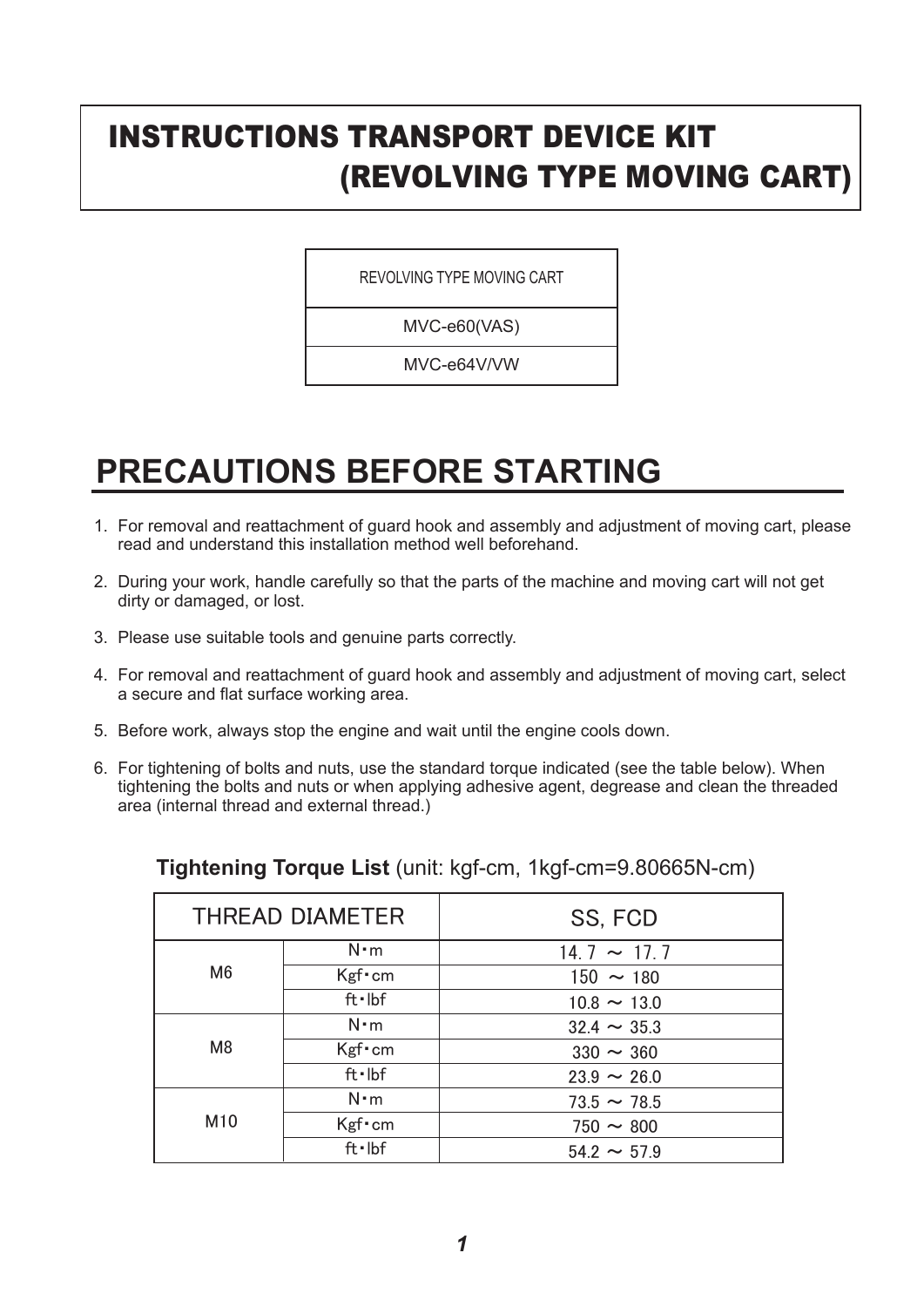# **HOW TO ASSEMBLE REVOLVING TYPE MOVING CART**

Attach stopper bracket with 2 bolt (M8 x 16) 1 and SW (M8) at the right back side on engine base. (Fig. 1)

| Size       | Tightening<br>toraue                    | <b>Remarks</b>               |
|------------|-----------------------------------------|------------------------------|
| Bolt M8X16 | $25.5N \cdot m$<br>$(18.8ft \cdot lbf)$ | <b>Apply Loctite</b><br>#243 |



Attach axle of revolving type cart moving cart 2 with bolt (M10 x65), washer (11 x 25 x3), disc spring (M10), PW (M10) and nut (M10). (Fig. 2)

Adjust of external diameter from disc spring to PW M10, and grease up disc spring. (Fig. 3)





3 Attach lock bracket AY to backside at guard hook with bolts(M6 x 20), washer 6.5 x 17 x 3), SW M6, nut M6, and socket head screw(8 x 8). (Fig. 4)

Adjust of height to hole of stopper for turning of revolving type moving cart. Grease up contacted part with stopper hole and lock pin. (Fig. 5)





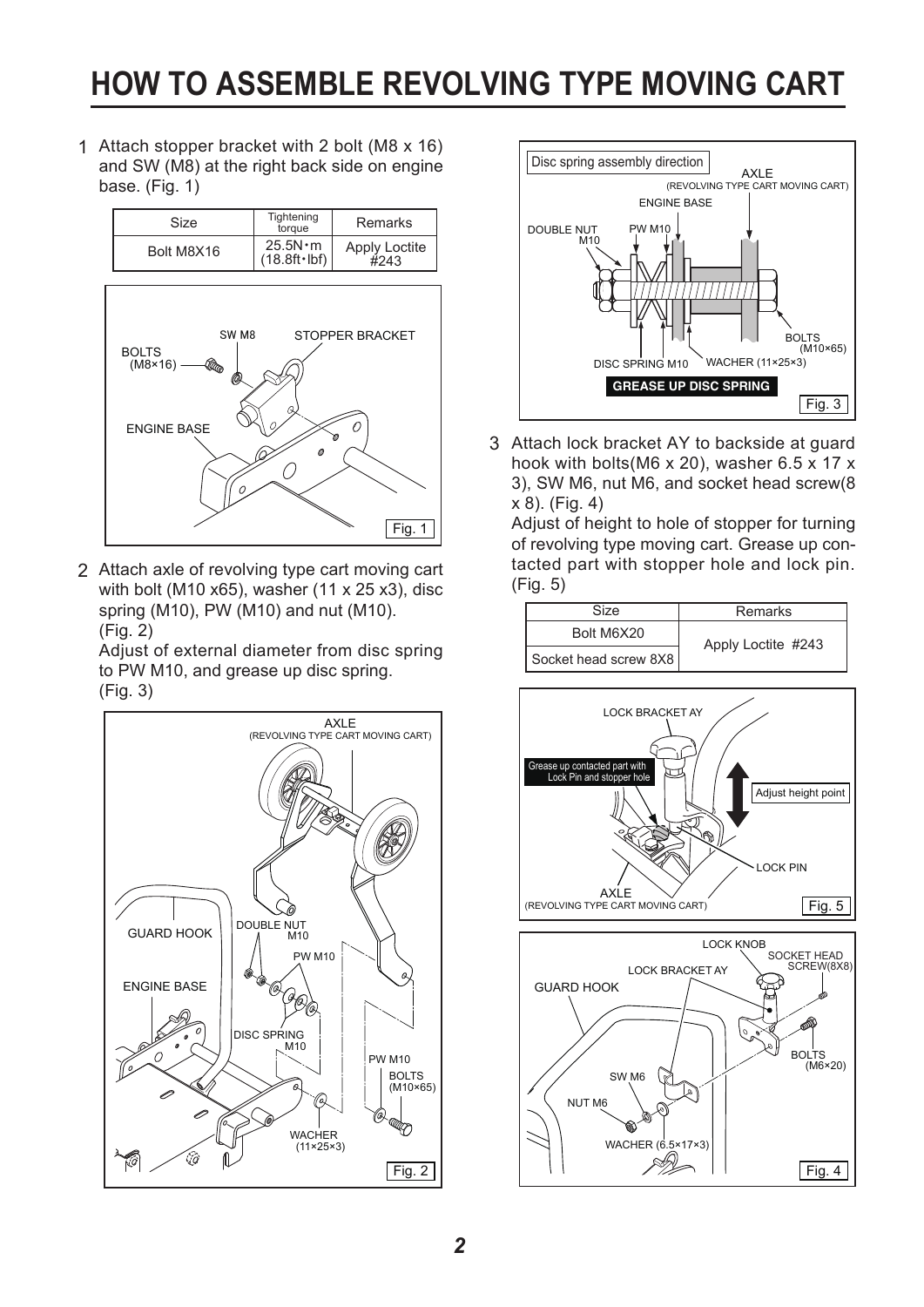### **Check and adjustment after assembly** 4

- 1) turn the revolving type moving cart axle to make sure that the lock pin fits in the lock pin stopper hole at the stored position. Also check to see if there is no looseness and the axle will not get disengaged.
- 2) Check to see if it rests when the lock knob is pulled up (unlocked) and the axle slowly revolves and descends when pulled lightly forward.

#### **Caution**

*If the speed of the axle to revolve and descend is high, it might hit near your feet, and it is dangerous.* 

#### **Adjustment Method**

Revolving descending speed is adjusted by the adjustment of disc spring. Loosen nut M10 (low) and nut M10 (high), then tighten the bolt (M10  $\times$  35) to adjust. (Fig. 2)

# **HOW TO USE REVOLVING TYPE MOVING CART**

**For removal and reattachment of wheel, select a flat and hard surface area.**

### 䖃 **From Stoped Condition To Carrying Condition**

- 1. Disengage the hook at the end of lock wire from the lock holder.
- 2. Pull up the lock knob to revolve the axle and let the wheel touch the ground. (Fig. 6)



3. To defeat behind the steering wheel and secure it with the handle stopper.

Turn to the right 90 degrees of eye nut handle stopper.(Fig. 7)



Push forward the eye nut.Tip of the stopper goes into the top of the nail side of the handle.

Draw back the handle if stopper is hard. (Fig. 8)



4. Tilt the handle to the front to let the rear end of the compaction board move up from the ground. Then, revolve the axle to below the compaction board until the axle arm touches the compaction board. (Fig. 9)

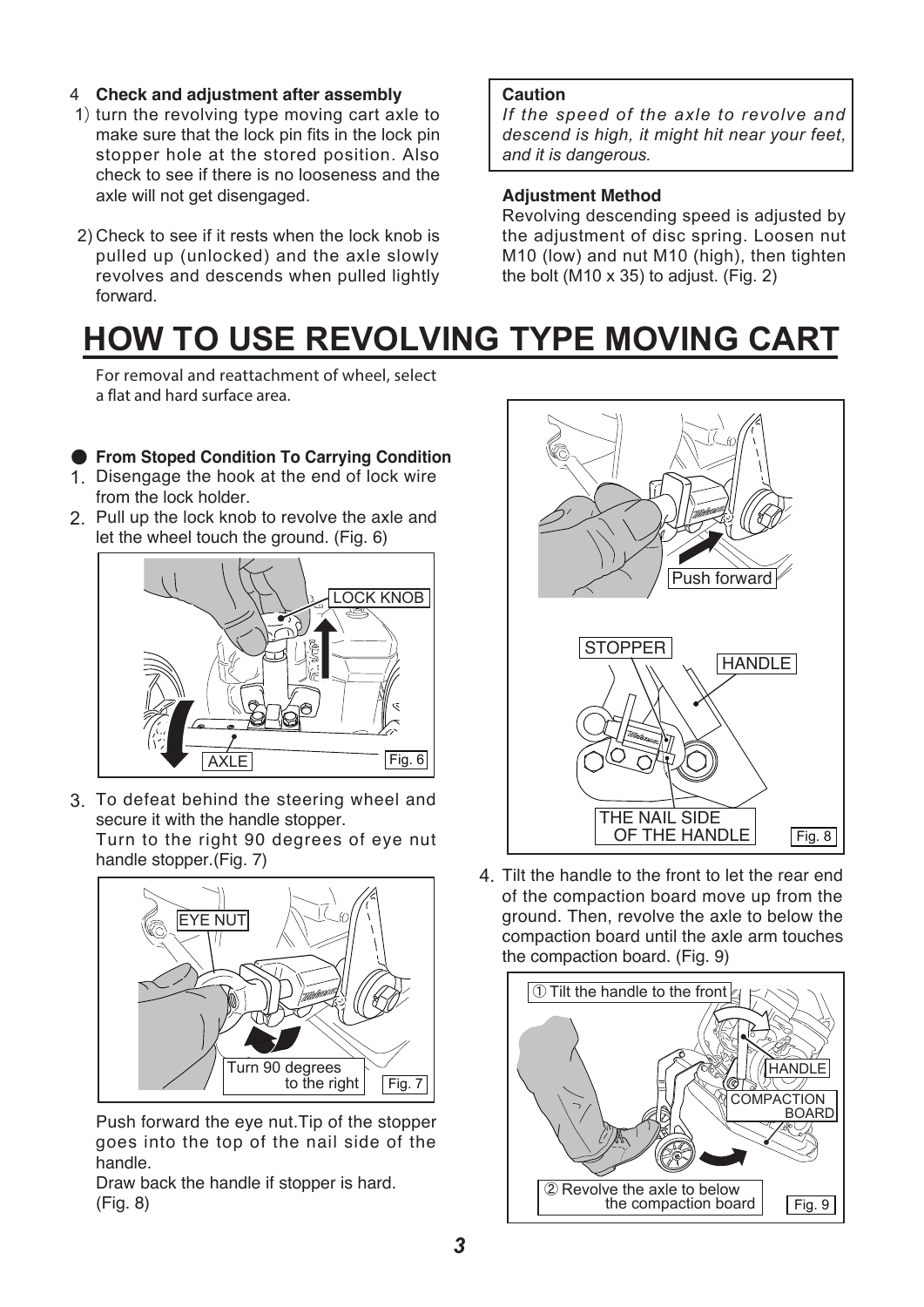5. Pull back the handle to the rear, then raise the compaction board slightly from the ground to move the machine. (Fig. 10)



- 䖃 **From Carrying Condition To Stoped Condition**
- 1. Let the end of the compaction board touch the ground, then tilt the handle forward to make the wheel move away from the ground. (Fig. 11)



2. Turn the axle rearward, and let the compaction board touch the ground. (Fig. 12)



3. Raise the axle and revolve it to the stored position.(Fig. 13)



4. After the lock pin stopper touches the lock pin, the lock pin moves up, and once it fits into the stopper hole, it moves down automatically. Revolve until the lock pin is set to this locked condition. (Fig. 14)



5. Turn to the left 90 degrees from pulling the handle of the eye nut stopper, please release the handle. (Fig. 15)



This completes the storing.